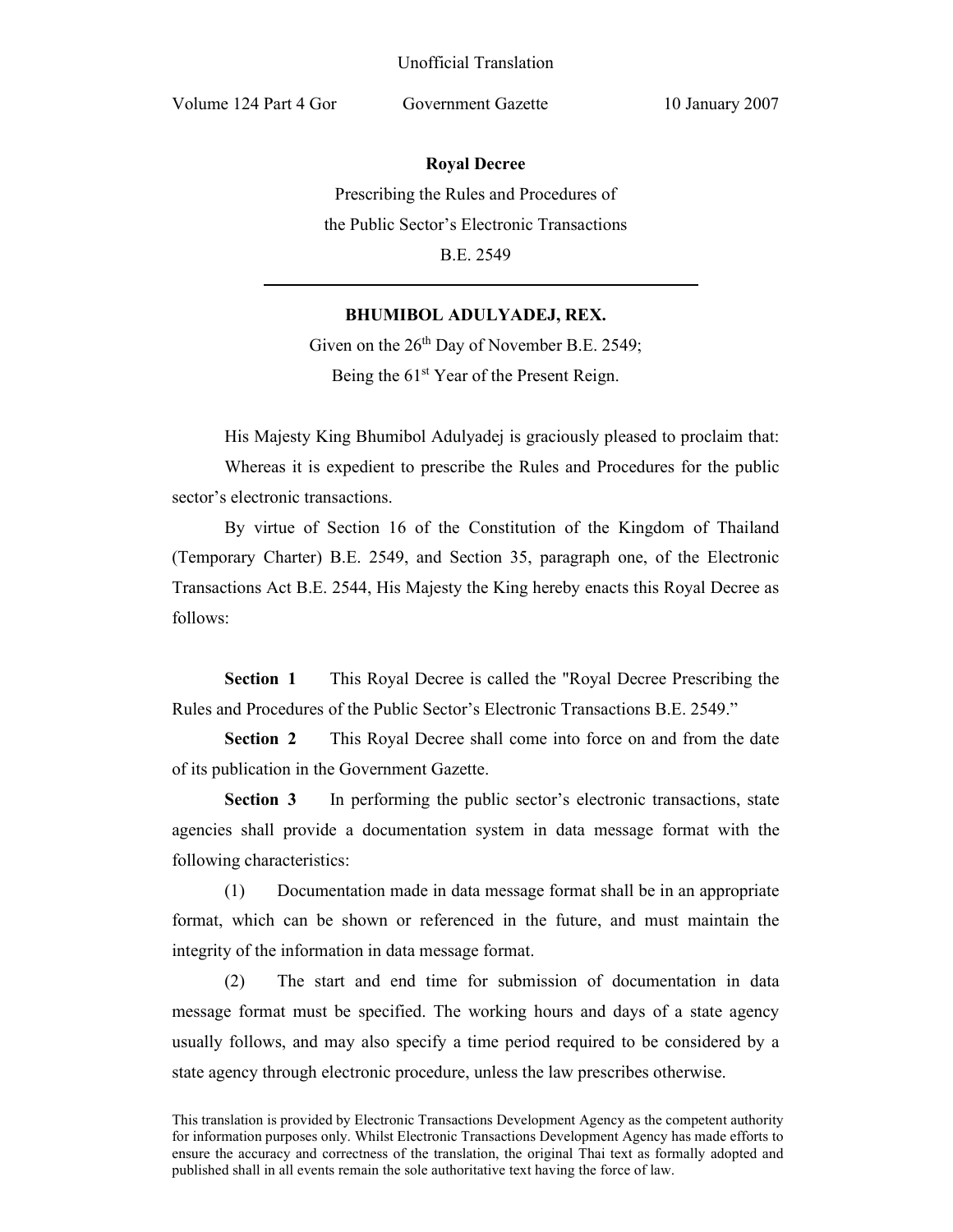Volume 124 Part 4 Gor Government Gazette 10 January 2007

(3) The procedure for identifying the owner of the signature, and the category, identity or format of the electronic signature must be specified and show that the signatory confirms the information in the data message.

(4) Return receipt notice procedure, by electronic means or any other means, must be specified to evidence that an electronic procedure to the other party has been performed.

**Section 4** In addition to the provision of Section 3, in the event that a state agency conducts administrative proceedings by electronic means, the documentation system in the data message format shall contain the following characteristics, unless the law prescribes otherwise:

(1) Communication procedure with the applicant in case the documentation has any discrepancies, or contains mistaken information which has clearly been caused by the ignorance or carelessness of the applicant must be established; and also contain the communication procedure for an inquiry of additional facts, including the procedure for the rights and duties notice in the administrative proceedings, as necessary for the case, in case the law prescribes a party notice requirement.

(2) In case of necessity due to the specific characteristics of the electronic transactions of a public sector, the relevant state agency may specify a condition that the party consents and accepts the state agency's administrative proceedings conducted via electronic procedure.

**Section 5** State agencies shall provide the Policy and Practice Statement for the information security maintenance, to ensure security and reliability of any action performed via electronic procedure with a state agency, or by a state agency itself.

The Policy and Practice Statement shall comprise of at least the following content:

(1) Access or control of the use of information.

(2) Provision of an information system and a back-up information system in a readily available condition, and the creation of a contingency plan in case of an

This translation is provided by Electronic Transactions Development Agency as the competent authority for information purposes only. Whilst Electronic Transactions Development Agency has made efforts to ensure the accuracy and correctness of the translation, the original Thai text as formally adopted and published shall in all events remain the sole authoritative text having the force of law.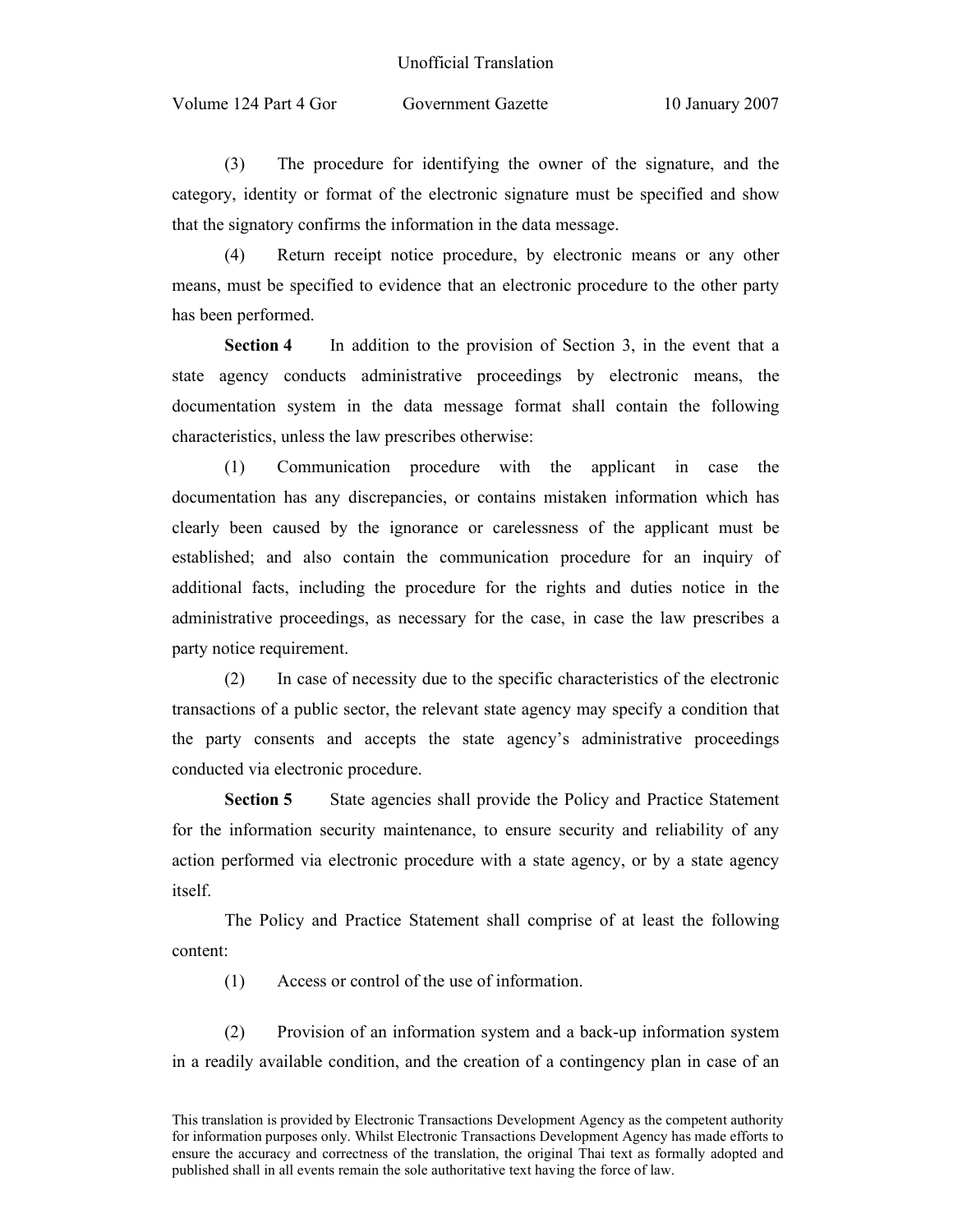inability to carry out electronic procedures, thus to ensure the continuous use of information.

(3) Frequent audit and assessment of informational risk.

**Section 6** In case of a collection, archive, use or dissemination of data or facts which enable the identification of a person, whether directly or indirectly, state agencies shall provide a Policy and Practice Statement regarding the protection of personal data.

**Section 7** The Policy and Practice Statement, pursuant to Section 5 and Section 6, to be announced by a state agency is required to be approved by the Commission or a delegated agency of the Commission in order for the Policy and Practice Statement to become effective.

State agencies shall comply with the published Policy and Practice Statement and provide frequent compliance audits of the Policy and Practice Statement.

**Section 8** The Commission or delegated agency of the Commission shall create the Policy and Practice Statement, or other act, in relation to the action under this Royal Decree, as a preliminary example of a state agency's action under this Royal Decree. If any state agency performs its work under the law that is different due to the specificality, such state agency may add details of its work which is different by way of issuance of a regulation, which must take into consideration the integrity, reliability, availability and security of the system and data message.

**Section 9** The public sector's performance of electronic transactions, according to the rules and procedures prescribed in this Royal Decree, shall not have an effect of exemption of the law or the rules and procedures which the law in such matter has prescribed for permission, authorisation, approval or decision.

**Section 10** The Prime Minister shall have charge and control of the execution of this Royal Decree.

Countersigned General Surayud Chulanont Prime Minister

This translation is provided by Electronic Transactions Development Agency as the competent authority for information purposes only. Whilst Electronic Transactions Development Agency has made efforts to ensure the accuracy and correctness of the translation, the original Thai text as formally adopted and published shall in all events remain the sole authoritative text having the force of law.